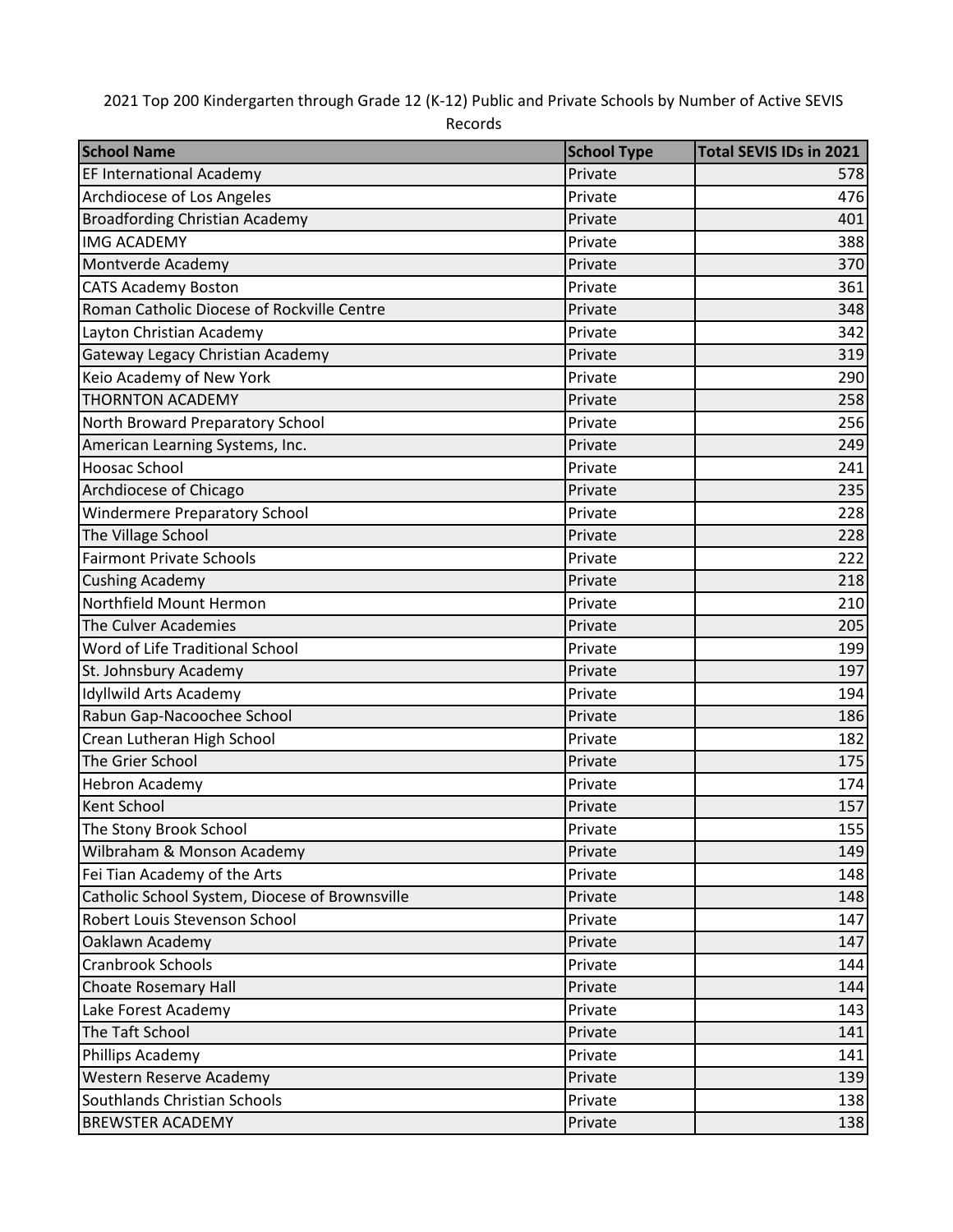| Darlington School                                         | Private | 138 |
|-----------------------------------------------------------|---------|-----|
| <b>Woodstock Academy</b>                                  | Private | 136 |
| Diocese of Orange Department of Catholic Schools          | Private | 135 |
| <b>New Mexico Military Institute</b>                      | Private | 135 |
| <b>Maine Central Institute</b>                            | Private | 134 |
| Shattuck-St. Mary's School                                | Private | 129 |
| The Mercersburg Academy                                   | Private | 129 |
| St. Croix Lutheran Schools DBA St. Croix Lutheran Academy | Private | 126 |
| The Loomis Chaffee School                                 | Private | 126 |
| <b>Tabor Academy</b>                                      | Private | 126 |
| The Rectory School                                        | Private | 124 |
| Interlochen Arts Academy                                  | Private | 123 |
| The Williston Northampton School                          | Private | 123 |
| The MacDuffie School                                      | Private | 123 |
| Overbrook Academy                                         | Private | 122 |
| Putnam Science Academy                                    | Private | 121 |
| Kimball Union Academy                                     | Private | 121 |
| Perkiomen School                                          | Private | 120 |
| Cheshire Academy                                          | Private | 119 |
| Cardigan Mountain School                                  | Private | 119 |
| Wyoming Seminary College Preparatory School               | Private | 118 |
| The Webb Schools                                          | Private | 118 |
| <b>Fryeburg Academy</b>                                   | Private | 117 |
| Marianapolis Preparatory School                           | Private | 117 |
| The Kiski School                                          | Private | 116 |
| St. Stephen's Episcopal School                            | Private | 115 |
| Emma Willard School                                       | Private | 115 |
| The Brook Hill School                                     | Private | 114 |
| The Hill School                                           | Private | 113 |
| The Lawrenceville School                                  | Private | 113 |
| Archdiocese of Philadelphia                               | Private | 111 |
| Phillips Exeter Academy                                   | Private | 111 |
| Eaglebrook School                                         | Private | 110 |
| San Domenico School                                       | Private | 109 |
| The Storm King School                                     | Private | 109 |
| The King's Academy                                        | Private | 109 |
| <b>Fay School</b>                                         | Private | 109 |
| George School                                             | Private | 108 |
| Ross School                                               | Private | 107 |
| Andrews Osborne Academy                                   | Private | 107 |
| The Hotchkiss School                                      | Private | 107 |
| Saint Andrew's School                                     | Private | 106 |
| Anaheim Discovery Christian Schools                       | Private | 105 |
| Saint Paul Lutheran High School                           | Private | 105 |
| The Webb School                                           | Private | 102 |
| Diocese of Orange                                         | Private | 102 |
| Diocese of Bridgeport                                     | Private | 102 |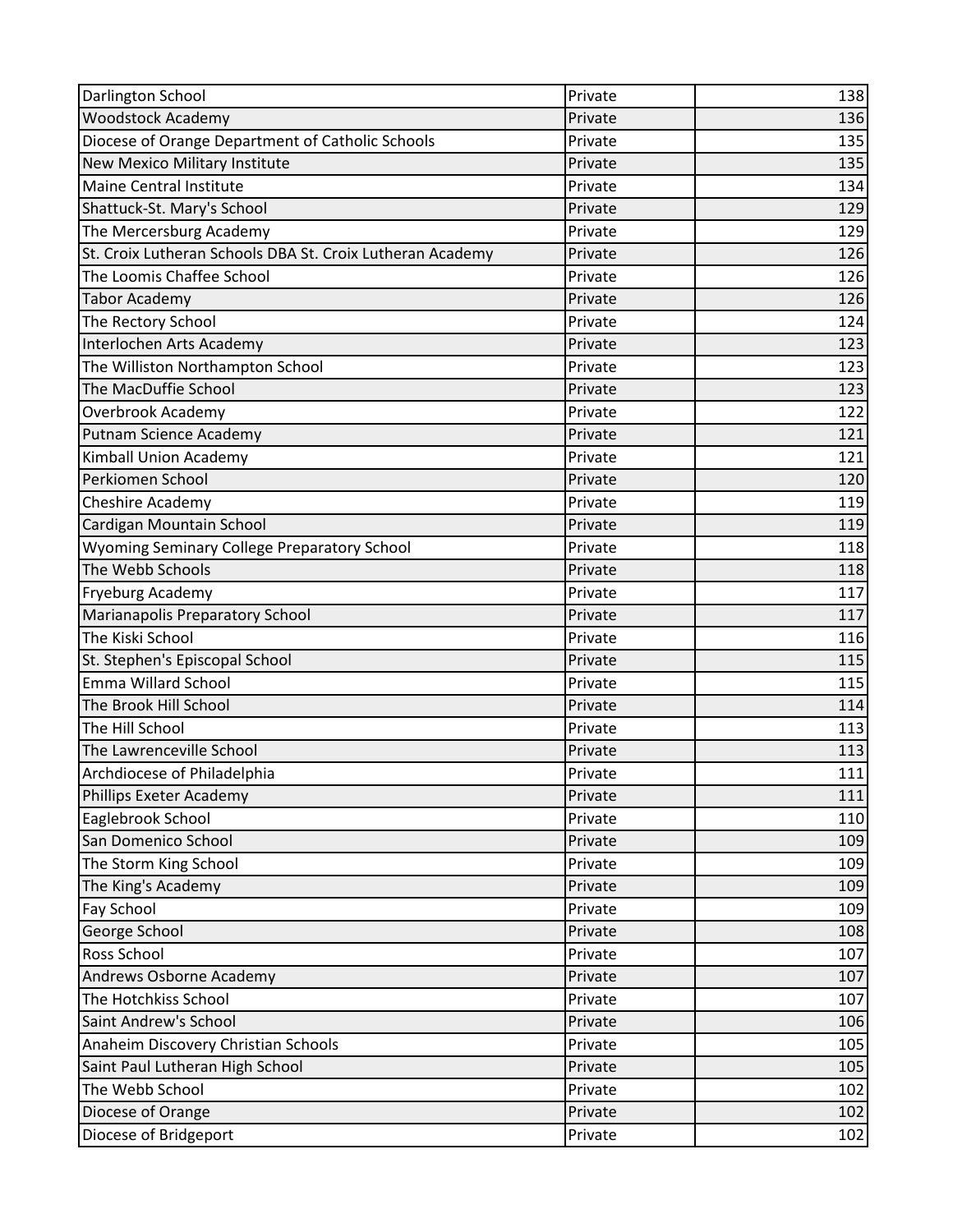| Annie Wright Schools                                         | Private | 101 |
|--------------------------------------------------------------|---------|-----|
| <b>Worcester Academy</b>                                     | Private | 101 |
| Archdiocese of San Francisco, Department of Catholic Schools | Private | 100 |
| Agape Christian School                                       | Private | 100 |
| Suffield Academy                                             | Private | 100 |
| Combine Charlotte LLC                                        | Private | 100 |
| Archdiocese of Miami                                         | Private | 99  |
| Diocese of Providence Catholic Schools                       | Private | 99  |
| Pomfret School, Inc.                                         | Private | 99  |
| <b>Tallulah Falls School</b>                                 | Private | 99  |
| Princeton International School of Mathematics and Science    | Private | 98  |
| Diocese of Salt Lake City                                    | Private | 98  |
| Presbyterian Pan American School                             | Private | 96  |
| Lydia Patterson Institute                                    | Private | 96  |
| New Hampton School                                           | Private | 96  |
| Walnut Hill School for the Arts                              | Private | 96  |
| <b>Blair Academy</b>                                         | Private | 95  |
| Diocese of San Bernardino                                    | Private | 95  |
| Portsmouth Abbey School                                      | Private | 95  |
| St. Anne's-Belfield School                                   | Private | 94  |
| Hawai'i Preparatory Academy                                  | Private | 94  |
| <b>Oaks Christian School</b>                                 | Private | 93  |
| Salisbury School                                             | Private | 93  |
| Peddie School                                                | Private | 92  |
| <b>Archdiocese of Hartford</b>                               | Private | 92  |
| Hamden Hall Country Day School                               | Private | 92  |
| <b>MATER DEI HIGH SCHOOL</b>                                 | Private | 90  |
| <b>Rumsey Hall School</b>                                    | Private | 90  |
| Saint Mark's School                                          | Private | 90  |
| Deerfield Academy                                            | Private | 90  |
| The Hun School of Princeton                                  | Private | 89  |
| <b>Foxcroft Academy</b>                                      | Private | 88  |
| Roman Catholic Archdiocese Of Boston                         | Private | 88  |
| Leman Manhattan Preparatory School                           | Private | 87  |
| <b>Archdiocese of New York</b>                               | Private | 86  |
| Indian River Charter High School                             | Public  | 86  |
| El Paso Catholic Diocese - Office of Education               | Private | 86  |
| Saint James School                                           | Private | 86  |
| The Linsly School                                            | Private | 85  |
| Winchendon School                                            | Private | 85  |
| Miss Hall's School                                           | Private | 85  |
| <b>Gulliver Schools</b>                                      | Private | 84  |
| Whittier Christian High School                               | Private | 84  |
| The Pennington School                                        | Private | 83  |
| The Quarry Lane School, Inc.                                 | Private | 82  |
| Linfield Christian School                                    | Private | 82  |
| Diocese of Orlando                                           | Private | 81  |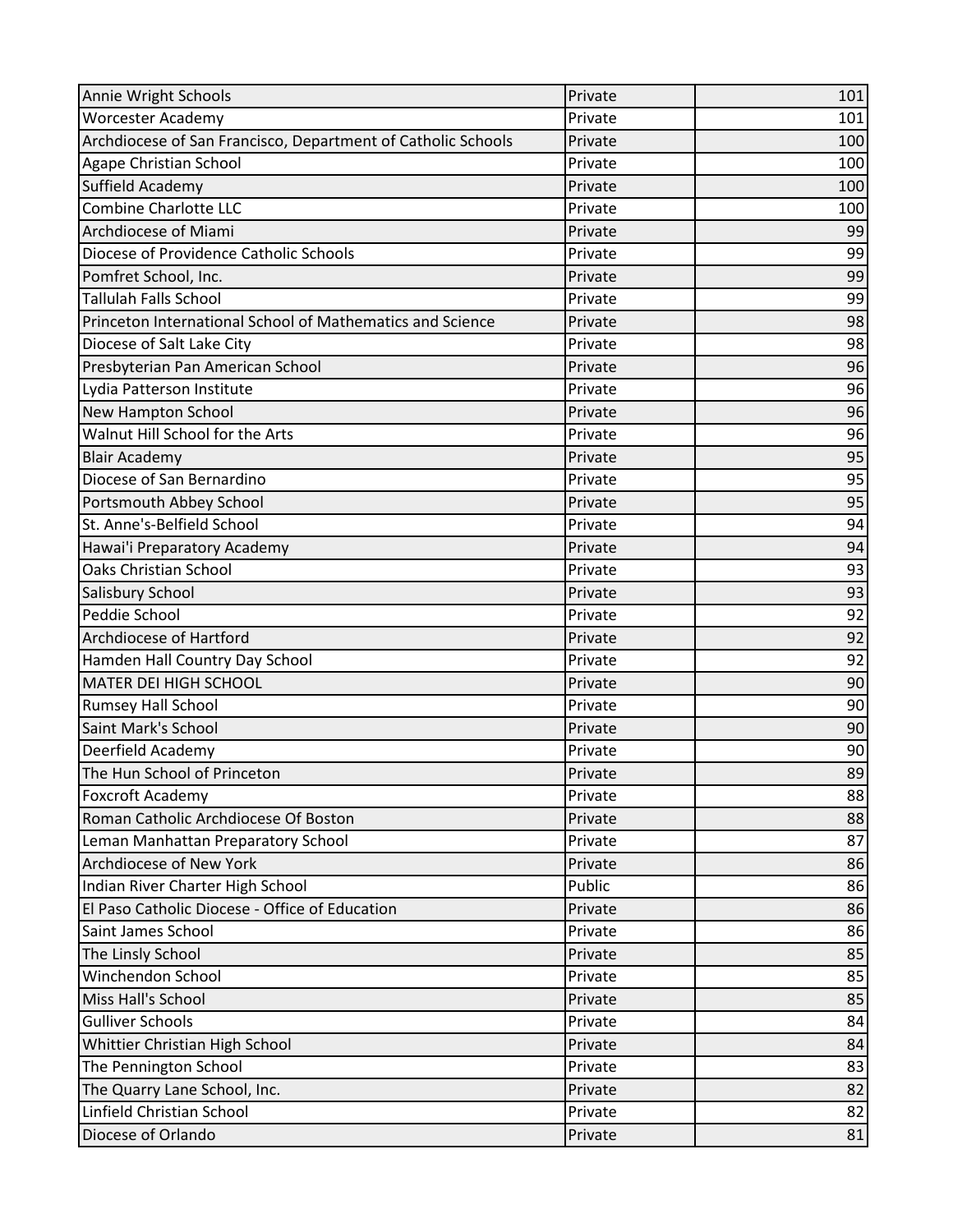| Archdiocese of Baltimore                          | Private | 81              |
|---------------------------------------------------|---------|-----------------|
| Roman Catholic Schools of Archdiocese of Newark   | Private | 80              |
| Wisconsin Lutheran High School                    | Private | 80              |
| St. Paul's School                                 | Private | 80              |
| St. Mary's School                                 | Private | 79              |
| Kents Hill School                                 | Private | 79              |
| Wayland Academy                                   | Private | 79              |
| Saint Thomas More School                          | Private | 79              |
| The Frederick Gunn School                         | Private | 79              |
| MATER DEI CATHOLIC HIGH SCHOOL OF SAN DIEGO, INC. | Private | 78              |
| The Governor's Academy                            | Private | 78              |
| <b>Valley Christian Schools</b>                   | Private | 77              |
| John F. Kennedy Memorial High School              | Private | 77              |
| <b>The Masters School</b>                         | Private | 77              |
| Northland Scholars Academy                        | Private | 77              |
| <b>Bradshaw Christian School</b>                  | Private | 76              |
| El Camino Real Charter High School                | Public  | 76              |
| Milton Academy                                    | Private | 76              |
| Lake Mary Preparatory School                      | Private | 75              |
| Iolani School                                     | Private | 75              |
| Northwood School                                  | Private | $\overline{75}$ |
| Sierra Canyon School                              | Private | 74              |
| Avon Old Farms School                             | Private | 74              |
| <b>First Baptist School</b>                       | Private | 73              |
| <b>Berkshire School</b>                           | Private | 73              |
| Liberty Christian Academy                         | Private | 72              |
| Episcopal High School                             | Private | 71              |
| Delphian School                                   | Private | 71              |
| John Bapst Memorial High School                   | Private | 71              |
| <b>Baylor School</b>                              | Private | 71              |
| Westminster School                                | Private | 71              |
| The Fessenden School                              | Private | 71              |
| Virginia Episcopal School                         | Private | 70              |
| Vermont Academy                                   | Private | 70              |
| The McCallie School                               | Private | 70              |
| <b>Portland Adventist Academy</b>                 | Private | 69              |
| Lee Academy                                       | Private | 69              |
| <b>Westtown School</b>                            | Private | 69              |
| The Bolles School                                 | Private | 69              |
| Rancho Christian School                           | Private | 69              |
| <b>Everest Academy</b>                            | Private | 69              |
| Fountain Valley School of Colorado                | Private | 69              |
| Commonwealth Academy                              | Private | 69              |
| West Nottingham Academy                           | Private | 69              |
| Christchurch School                               | Private | 68              |
| Sunrise Christian Academy                         | Private | 68              |
| Indian Springs School                             | Private | 68              |